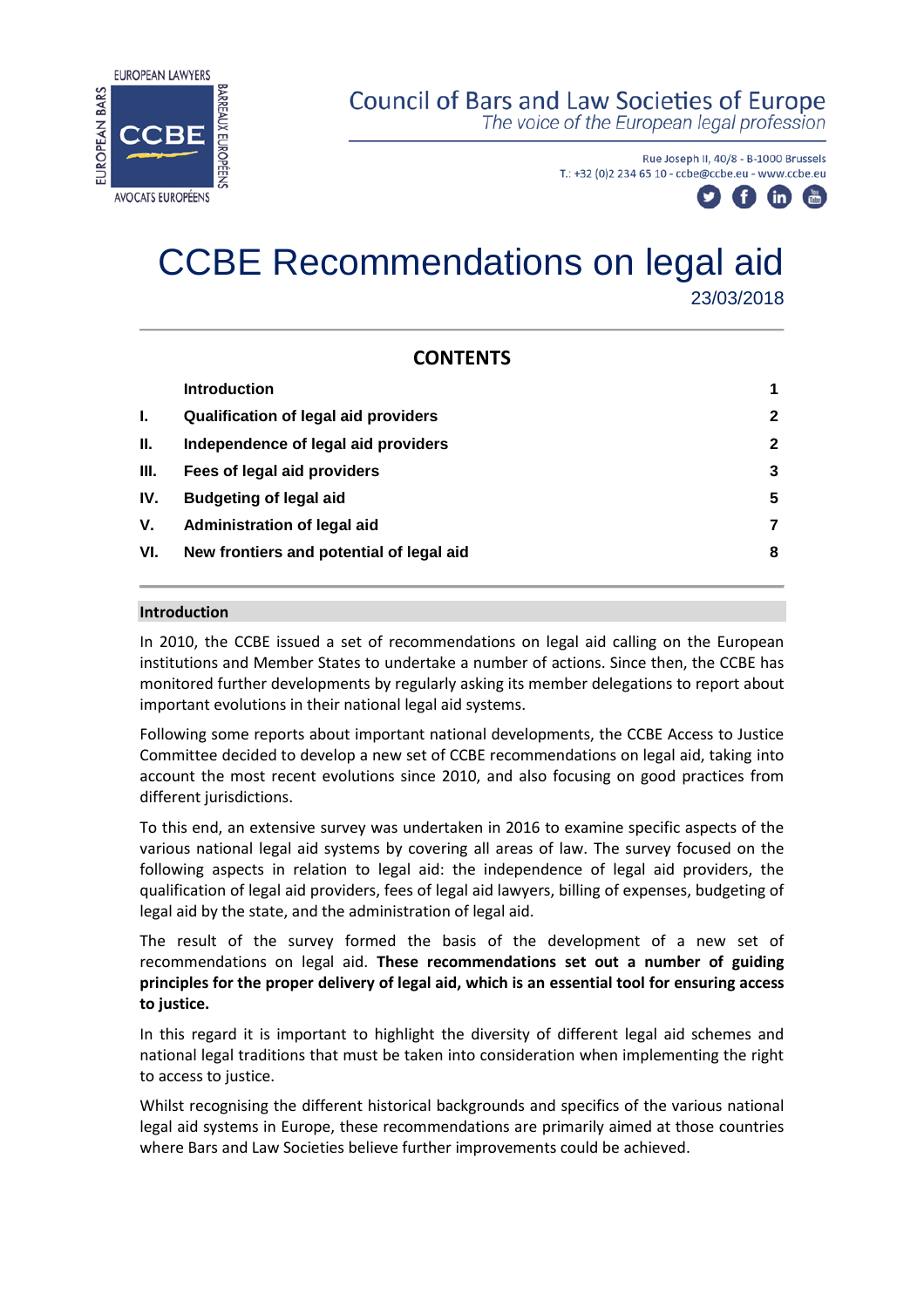#### <span id="page-1-0"></span>**I. Qualification of legal aid providers**

**I.1. In order to ensure the quality of legal aid services, all legal aid providers (LAPs) should, as a minimum, have a legal qualification and be able to practice as lawyers in the relevant jurisdiction.** 

Access to justice is a fundamental right and legal aid is an essential tool in ensuring access to justice.

The CCBE takes note that in some jurisdictions legal aid services are rendered by non-lawyers (such as NGOs or civil servants). However, in order to be able to fully comprehend and appreciate the nature of the legal issues that are at stake, the CCBE considers it important that legal aid is provided by lawyers.

The core values of the legal profession on independence, professional secrecy and the duty to avoid any conflict of interests – serves as a guarantee that legal aid services are rendered according to the rule of law.

#### <span id="page-1-1"></span>**II. Independence of legal aid providers**

**II.1. In order to ensure absolute independence by avoiding possible conflicts of interests or any undue interference in their work and to ensure protection of professional secrecy, LAPs should not have the status of civil servant/public employee.**

Today, in some states, legal aid is provided by persons who have the status of civil servants/public employees. Generally, the concept of independence seems to be in conflict with the status of a civil servant/public employee. The status of a civil servant/public employee normally entails the submission to a hierarchy, hence the obligation to follow hierarchical orders, which could potentially have negative consequences on their independence in providing legal aid services.

Other concerns arise in relation to the control of budgetary expenses. A civil servant/public employee will have to comply with the State's/public entity's monitoring of legal aid expenses and may therefore not be fully independent to decide how much working time, or any other resources, to allocate to each case they have to deal with.

Moreover, an LAP having the status of civil servant/public employee may receive orders not to deal with a particular case, or to deal with it in a certain way. On the other hand, if, for various reasons (e.g*.* lack of competence in a particular area of law, moral conflict etc.) the LAP would have normally refused to handle a particular case, their status might prevent them from doing so.

LAPs should be fully independent in the sense that once being appointed they should not receive instructions or orders, directly or indirectly, from any source other than their clients. The LAP's judgment should not be guided by any consideration other than their client's interest, the LAP's objective assessment of their client's factual and legal situation, and the legal and/or regulatory provisions applicable to the client's particular situation.

To abide by these simple rules, full independence of the LAP is an absolute necessity, and is in potential contradiction with the status of civil servant/public employee.

In the countries where civil servants/public employees still are competent to provide legal aid services, this competence should not be exclusive, and the beneficiary of legal aid should have a free choice between LAPs that have a public status and those with a private status, with no additional cost for the beneficiary. Moreover, the publicly employed LAP should be subject to the same professional rules as private legal practitioners providing legal aid, in particular with respect to the principle of **independence and confidentiality**.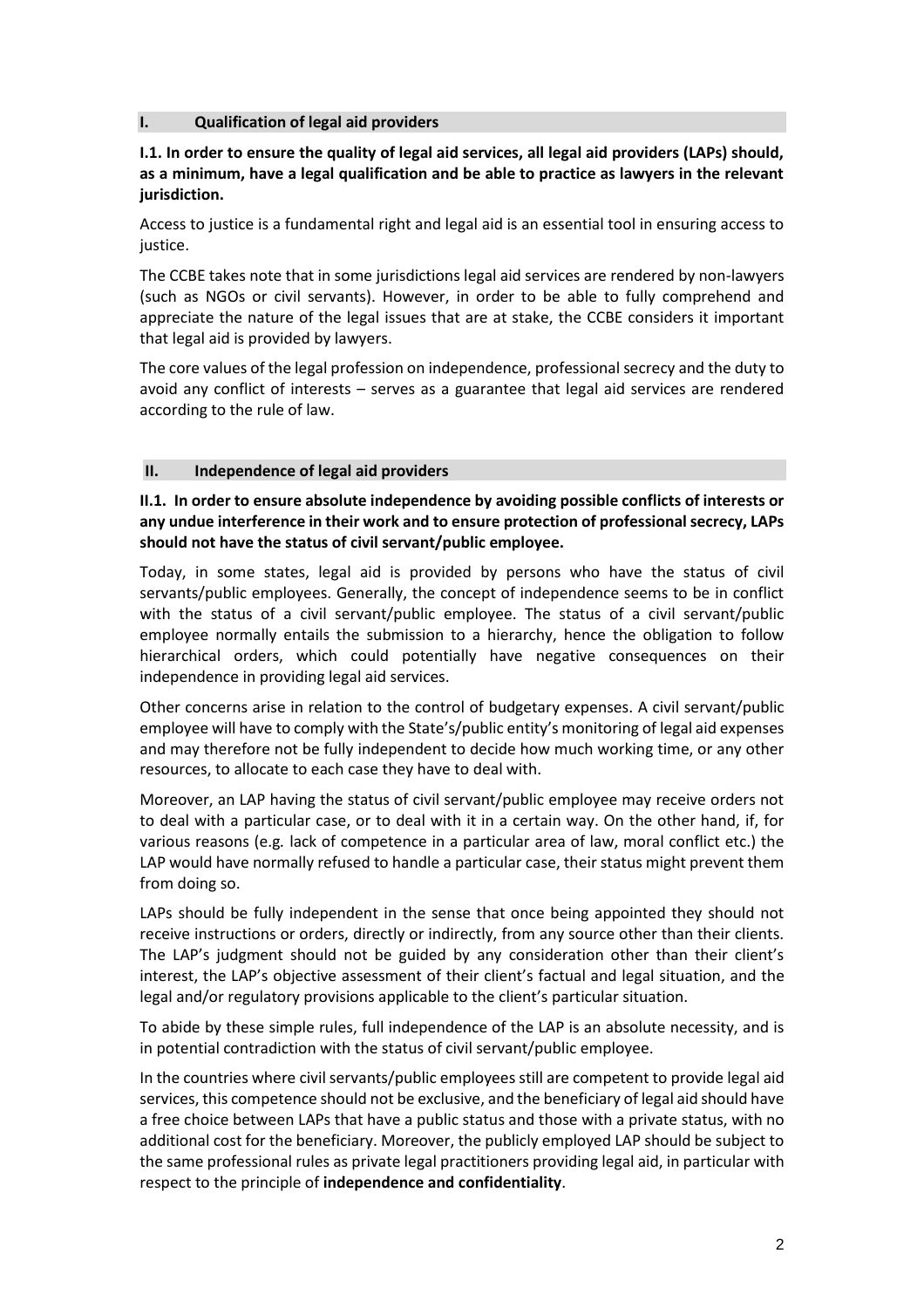#### **II.2. LAPs should have the possibility to refuse a mandate only under certain conditions.**

The principle regarding the LAPs' refusal should apply unconditionally when LAPs are directly approached by citizens, and should only be subject to certain conditions (such as "conflict of interest", "lack of objectivity", "serious circumstances", "exceptional circumstances", "important reasons", "serious reasons", "legitimate grounds"), when LAPs are nominated by their Bar authority in the absence of choice by the citizen.

# **II.3. In principle, beneficiaries of legal aid should have a right to have regard to their preferences and wishes in the choice of legal representation.**

Particularly in criminal cases, the free choice of the legal aid lawyer is one of the criteria of effectiveness and quality of legal aid. These recommendations are therefore particularly important in criminal cases, and hardly less so in non-criminal cases. The lack of choice can potentially lead to discrimination between parties who can afford to choose a lawyer and those who cannot.

In this regard, reference is made to the fact that all EU Member States must also abide by the rules set out in Directive 2013/48/EU,<sup>1</sup> which in conjunction with the *Commission's recommendation of 27 November 2013 on the right to legal aid for suspects or accused persons in criminal proceedings*, highlights the importance to "have regard to the preference and wishes of the suspect or accused person in the choice of the legal aid lawyer".

#### <span id="page-2-0"></span>**III. Fees of legal aid providers**

l

**III.1. States should ensure that LAPs receive fair remuneration for their services. Resources made available in individual cases should be proportionate to the complexity and nature of the case to guarantee an effective representation and/or legal advice.**

States have a legal obligation to ensure the quality of legal aid. LAPs are expected to provide quality services and the fees available for such a service must be appropriate and adequately reflect the value of the service.

Access to justice is undermined not only when an individual is denied legal aid due to a lack of sufficient funding (see Recommendation V.1), but also when the remuneration of lawyers working on legal aid cases is so low that it hinders the possibility of an effective defence and/or legal advice.

Therefore, given the different degree of complexity and nature of cases dealt with by those lawyers providing legal aid, their remuneration cannot be standardised but should take into account these factors, as it is the rule for the remuneration of lawyers providing services outside legal aid.

<sup>&</sup>lt;sup>1</sup> Directive 2013/48/EU of the European Parliament and of the Council of 22 October 2013 on the right of access to a lawyer in criminal proceedings and in European arrest warrant proceedings, and on the right to have a third party informed upon deprivation of liberty and to communicate with third persons and with consular authorities while deprived of liberty.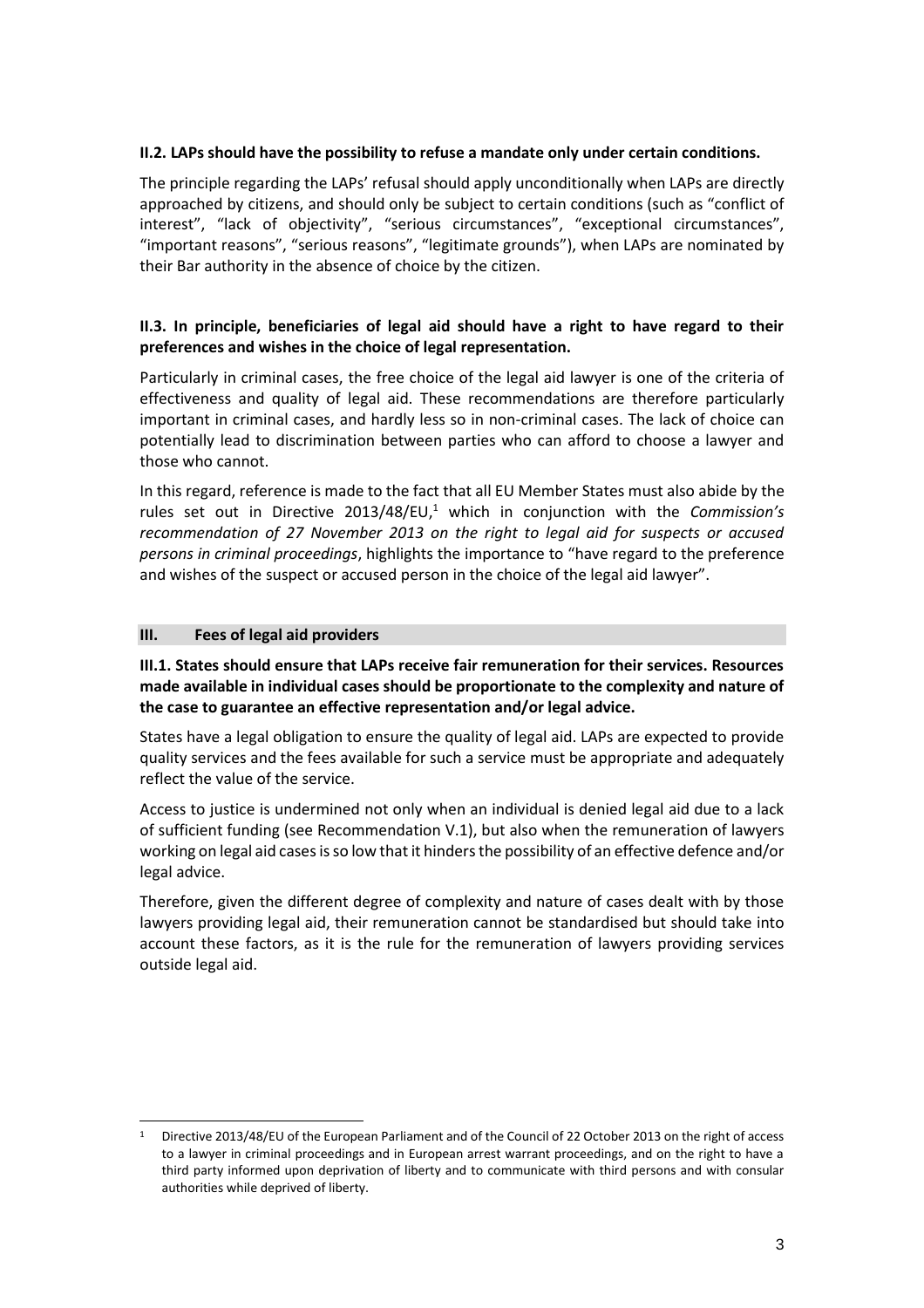**III.2. When the fees of LAPs are much lower than the average market rates for similar services, states should aim to reduce the difference by changing the fees and/or fee thresholds applicable to legal aid work, or by introducing other measures to decrease the disparity with average market rates for similar services.**

The quality standards and nature of legal services are essentially the same for legal aid work and similar work provided on the regular market. As a general rule, market rates adequately reflect the actual value of goods and services. Therefore, setting the fees applicable to legal aid work much lower than relevant market rates constitutes a severe undervaluation of legal aid work, which is unfair for LAPs and undermines the quality and sustainability of legal aid system as a whole, with negative effects on access to justice, as outlined above. While increasing the fees is the main way to address this problem, other measures such as **providing free training** opportunities or other support to LAPs, like a **lower fiscal treatment**, could also be used.

#### **III.3. Regulations governing the rates of fees and other terms of remuneration of legal aid work should be clear, transparent and available to the general public. This is especially important when the recipient of legal aid may be required to compensate the cost of legal aid in part or in full at a certain stage of the proceedings.**

It is important for both the providers of legal aid services, as well as the recipients of legal aid, to have a clear and comprehensive understanding on the terms and conditions of the applicable remuneration scheme.

# **III.4. Regulations governing the rates of fees and other terms of remuneration of legal aid work should be subject to regular review which takes into account such factors as inflation, changes in the cost of living and providing the relevant service, problems affecting the existing system, etc.**

Regulations that remain unchanged for long periods of time usually cause a decline of real term compensation available for legal aid work because the various costs related to the service increase due to macroeconomic factors. Regular review is needed to take into account these factors, as well as practical problems that have been identified in the existing system.

# **III.5. States should apply payment procedures which guarantee that LAPs receive remuneration within a reasonable time. When legal aid work is performed in proceedings that last long periods of time, states should allow interim payments at regular intervals during the proceedings.**

In addition to the amount of fees, the terms of payment, especially the time when payment can be expected, are important to every service provider. Legal aid work is no different in this regard, and situations where LAPs have to work for long periods of time without any interim payments constitute an undue financial burden.

**III.6. States should ensure that whenever a final decision determining the amount of fees payable to an LAP is substantially different from what the LAP applied for or otherwise expected, that decision can be challenged by the LAP before an independent authority or a judge.**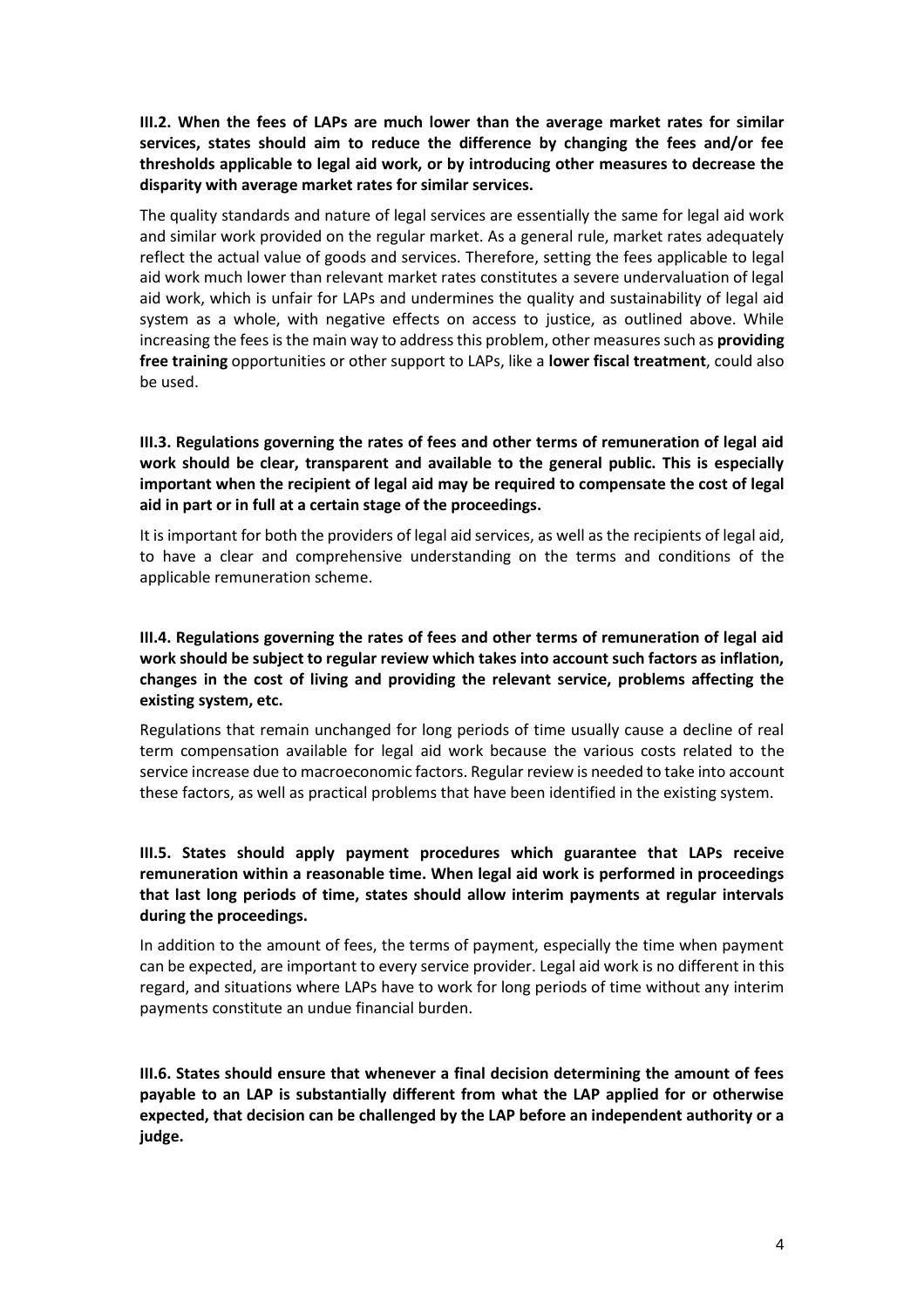#### **III.7. Fees of LAPs should cover all the expenses incurred.**

In a considerable number of jurisdictions, not all the expenses incurred by LAPs are covered, such as overhead costs, travel costs, parking costs, outlays, disbursements etc. The CCBE sees no justification as to why the burden of these expenses has to be borne by the LAPs themselves.

#### <span id="page-4-0"></span>**IV. Budgeting of legal aid**

l

#### **IV.1. Legal aid is a fundamental tool for ensuring access to justice and should be guaranteed by states through the allocation of sufficient funding to ensure that no person entitled to receive legal aid will be left without it.**

Legal aid and access to justice are inextricably linked. If a person does not have the financial means to cover the cost of legal advice, he or she is denied access to justice and, as a consequence, cannot protect his or her rights. Therefore, in International and European Law access to justice is widely considered an essential component of human rights protection. It is also considered as one of the main pillars of the rule of law and individual dignity.

It is evident that legal aid is dependent on the provision of funding. If the budget allocated by the state is not sufficient to cover the needs of all those individuals entitled to receive legal aid, access to justice is undermined and states do not fulfil their obligation to respect and protect fundamental rights.

For this reason, states should allocate budgets sufficient to cover the needs of all the beneficiaries of legal aid. The exhaustion of the budget should not constitute an excuse to leave a potential beneficiary without legal aid or to lower the quality of the legal services provided.<sup>2</sup>

# **IV.2. Each state should, in the process of preparing the budget for legal aid, take into account pertinent indicators, such as the legal aid budget and the caseload of the previous year, together with an estimate of the expected number of cases.**

The expected number of cases can be predicted by taking into account approximately the number of applications for legal aid pending approval, the stage of the proceedings, the nature of the disputes, the moment in which the payment of the lawyer's fees will be due and other similar indicators.

# **IV.3. Each state should ensure that LAPs, bar associations, legal aid boards or other entities providing legal aid are duly consulted in the preparation of the legal aid budget.**

It is fundamental that LAPs are heard by the authorities in charge of preparing the budget for legal aid, since providers are in the best position to provide information on the caseload from the previous year and to help estimate the expected number of cases.

<sup>2</sup> There are countries, such as **Germany**, **Switzerland** and **Austria** which offer examples of good practices regarding legal aid budgets. In all three countries, the granting of legal aid to an individual is not dependant on the availability of the budget and therefore, legal aid will always be provided to those entitled to receive it. A different system is in place in the **UK (Scotland)**, where, if the budget is exhausted, the legal aid fund meets the cost of cases and is uncapped. This means that expenditure will often exceed the budget provision.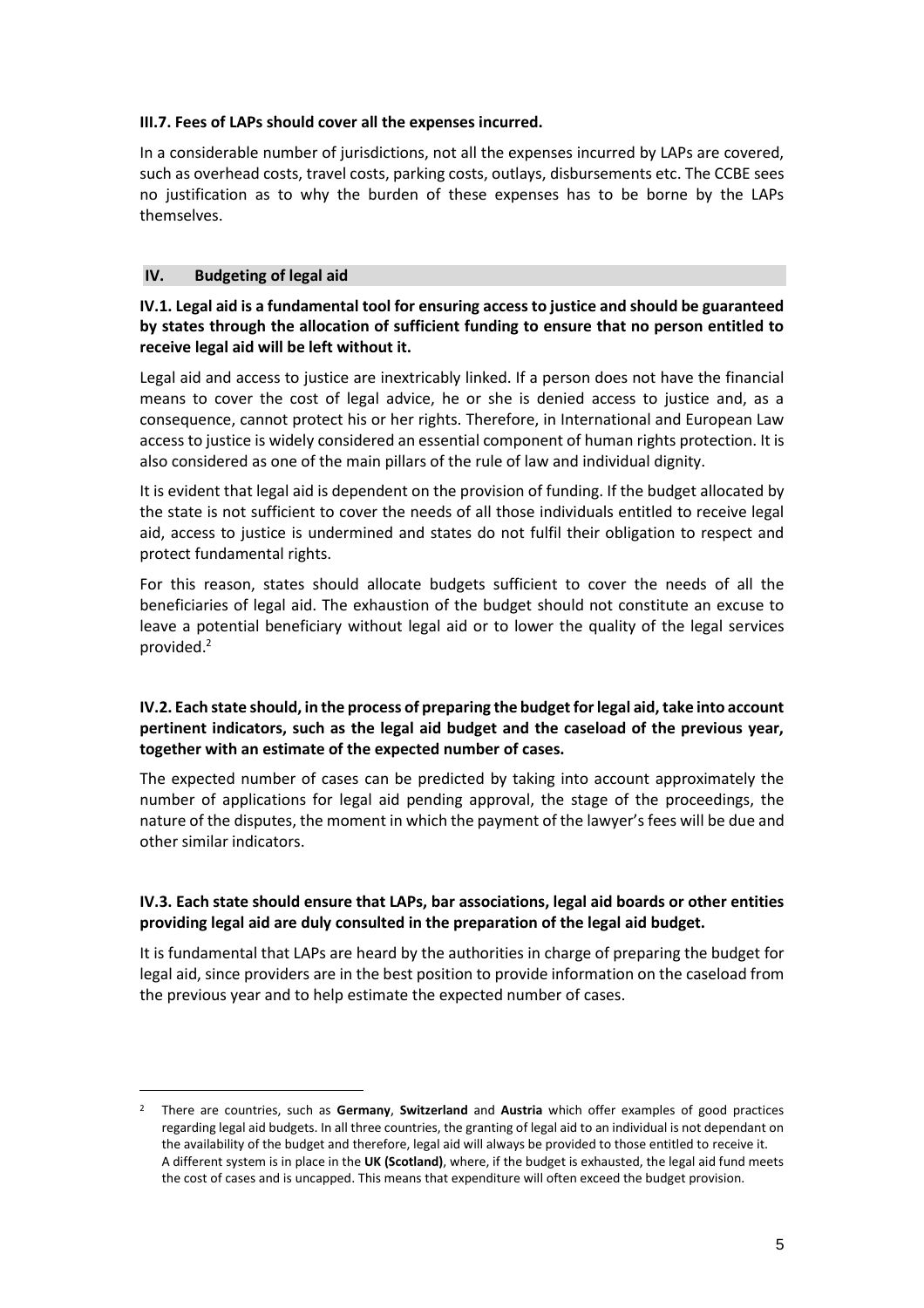Input into the development of a budget can be made in different ways, for example by allowing LAPs to make proposals or comments on the draft budget, which already happens in the majority of the countries. $3$ 

# **IV.4. States should ensure that a supplementary budget line is provided for in the event that the regular budget is exhausted before the end of the budget period, in order to avoid delays in the payment of the lawyers' fees.**

In the large majority of the EU countries, the exhaustion of the budget results in the delay or postponement to the following year of the payment of the lawyers' fees. Given that the overwhelming majority of delegations have complained that fees for legal aid are generally lower than standard legal fees, states should endeavour to avoid delays or postponements of payments. Moreover, if the supplementary budget line (or part of it) is not utilised, it should be transferable to the following budget period.

#### **IV.5. States should make all the information on the funds allocated to legal aid and on their usage publicly available.**

To make the information as widely available as possible, both LAPs and state authorities (according to their division of competences in each country) should publish figures on their website.

# **IV.6. Legal aid is a fundamental right to assure access to justice for all. Therefore, Member States must take appropriate measures to ensure funding for legal aid on a permanent basis.**

If the regular funds for legal aid are not enough, other means must be used in order to provide financial assistance indirectly.

A possible suggestion is to **reduce tax and social security expenses for LAPs**. In that respect, taking into account the loss of income for lawyers working on legal aid cases, there could be a compensation in the form of reduction of tax and social security charges.

Regarding the good use of the funds, a suggestion is to introduce **a** *prima facie* **analysis into the merits of the case** to be carried out by lawyers, instead of basing the decision to grant legal aid only on the financial needs of the beneficiary. This could be done by the appointment of a special LAP for general legal consultancy and to prevent court disputes. A sufficient part of the legal aid budget should be reserved for these cases, as many cases without any chances of success could be filtered out in this way.

Another idea is to introduce **a special tax** on registered legal acts to contribute to finance access to justice. A very low rate is proposed on every act that is subject to registration by

l

<sup>&</sup>lt;sup>3</sup> A positive example of cooperation between state authorities and legal aid providers can be found in the **Lithuanian** system; as reported by the delegation, in order to ensure the implementation of the functions assigned to the Ministry of Justice in the field of state-guaranteed legal aid, a State-guaranteed Legal Aid Coordination Council is established. This Council is made up of representatives of the Ministry of Justice, the Ministry of Finance, the Lithuanian Bar and other institutions and associations whose activities are related to the provision of state-guaranteed legal aid. This Council submits proposals on the need for state budget funds for the provision of state-guaranteed legal aid and on the efficient utilisation thereof.

The system in place in **Norway** can also be seen as a viable solution, as it is based on a formal agreement between the Ministry of Justice and the Norwegian Bar, allowing the latter to have a say in the definition of those elements which are of importance for the legal aid budget.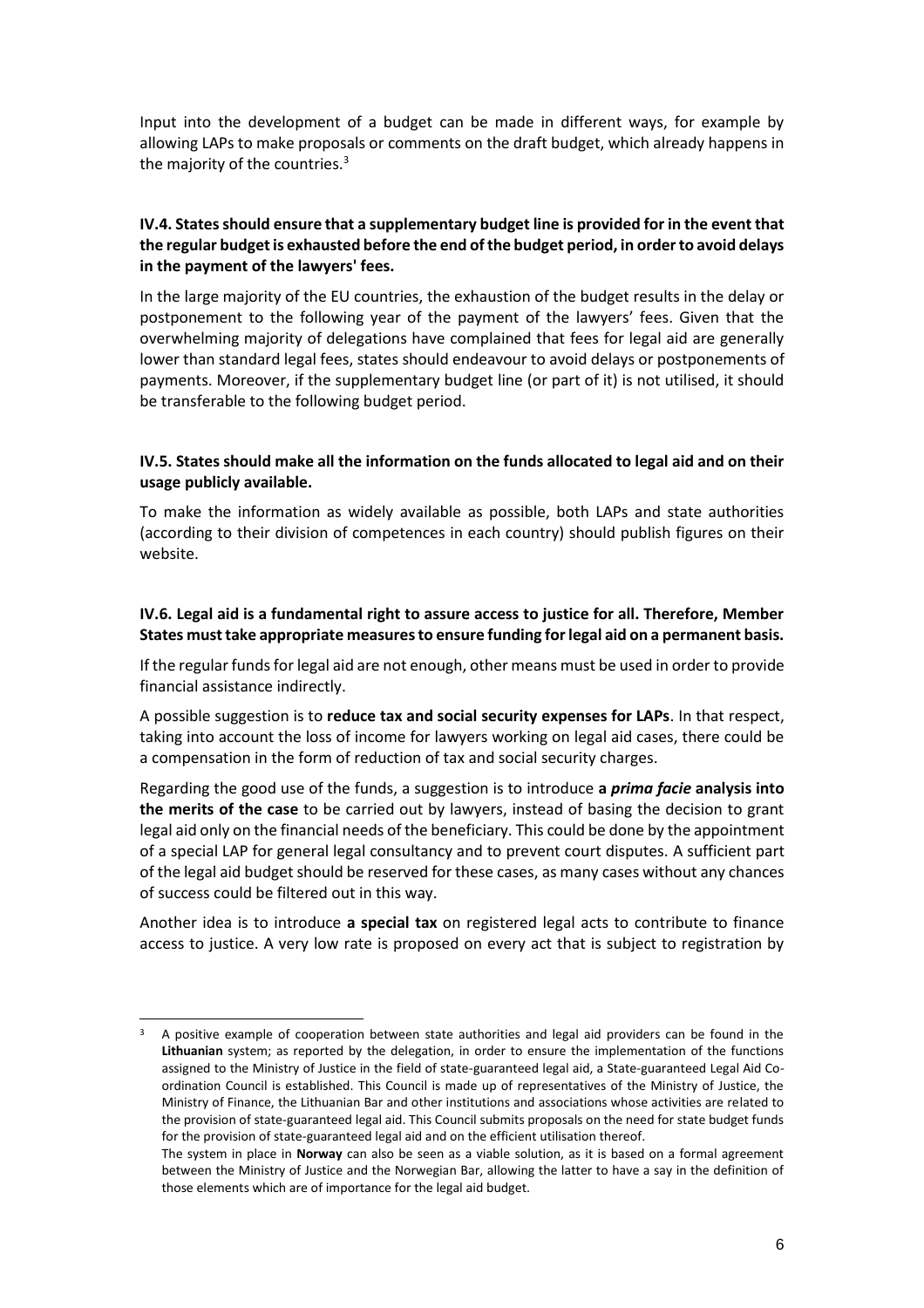lawyers, bailiffs, notaries and judges. The problem with this idea is that the states' obligation is transferred to those who are obliged to deal with justice.<sup>4</sup>

Referring to the CCBE recommendations on legal aid that were issued in 2010, the CCBE reiterates its call upon the EU institutions to **set up a specific EU budget line to ensure the development of a European legal aid scheme and to support national schemes within Member States**.

#### <span id="page-6-0"></span>**V. Administration of legal aid**

l

**V.1. Each country should have clear legislation about legal aid, including a competent authority/authorities to administer legal aid and rules to guarantee standards for legal aid beneficiaries. Bars or Law Societies are generally the most competent bodies for the administration of legal aid, including the selection/appointment of LAPs.**

If the legal framework is fragmented or missing, beneficiaries may find it very difficult to recognise their rights and apply for legal aid in case of real need. The procedure for acquiring legal aid should be easily accessible and understandable with clear eligibility terms and conditions. The same must be said for the procedure of the selection/appointment of LAPs, which must be concrete and transparent.<sup>5</sup>

# **V.2. In order to fulfil its mandate effectively, the competent authority for the administration and management of the legal aid system should have sufficient powers and competences. A formal legislative framework is therefore desirable.**

#### **V.3. The role of lawyers/LAPs in the administration of legal aid system should generally be extended.**

Legal aid is mostly provided by lawyers, but their involvement in its administration is often rather limited. Lawyers as LAPs should participate in or, at least, have an advisory role, in many aspects of legal aid administration, including, reporting, monitoring, and enhancing the legal aid system.

#### **V.4. The system of allocation of legal aid cases to individual LAPS should be impartial and not be compromised by a special interest and ensure equal access to legal aid to the broadest range of individuals in need.**

The allocation system may grant a possibility of choice amongst LAPs to the beneficiaries, as long as the equal access principle is preserved. It is also advisable that LAPs are in the system voluntarily.<sup>6</sup>

<sup>4</sup> **Another approach is the "triage system" as used in Ireland.** In 2012, the Irish Legal Aid Board introduced a 'triage system' under which applicants are supposed to be seen by a solicitor within the first month of applying for legal services for a short consultation. One of the primary purposes of this system is to allay some of the pressure on the Legal Aid Board by providing applicants with an opportunity to explore other options, such as mediation or alternative dispute resolution, while waiting on their substantive consultations. It is also an opportunity to identify and filter out applications which will not pass the Legal Aid Board's eligibility tests.

<sup>5</sup> There are countries, like **Germany** and **Austria**, where the courts are the competent bodies for the administration of legal aid and the LAPs are selected by the parties (in Germany) or determined by the Bar (in Austria).

<sup>6</sup> **Norway** and **Estonia** may be mentioned as inspiring examples of effective allocation of legal aid. In Norway, lawyers provide legal aid as a part of their ordinary practice. They have an obligation to inform their clients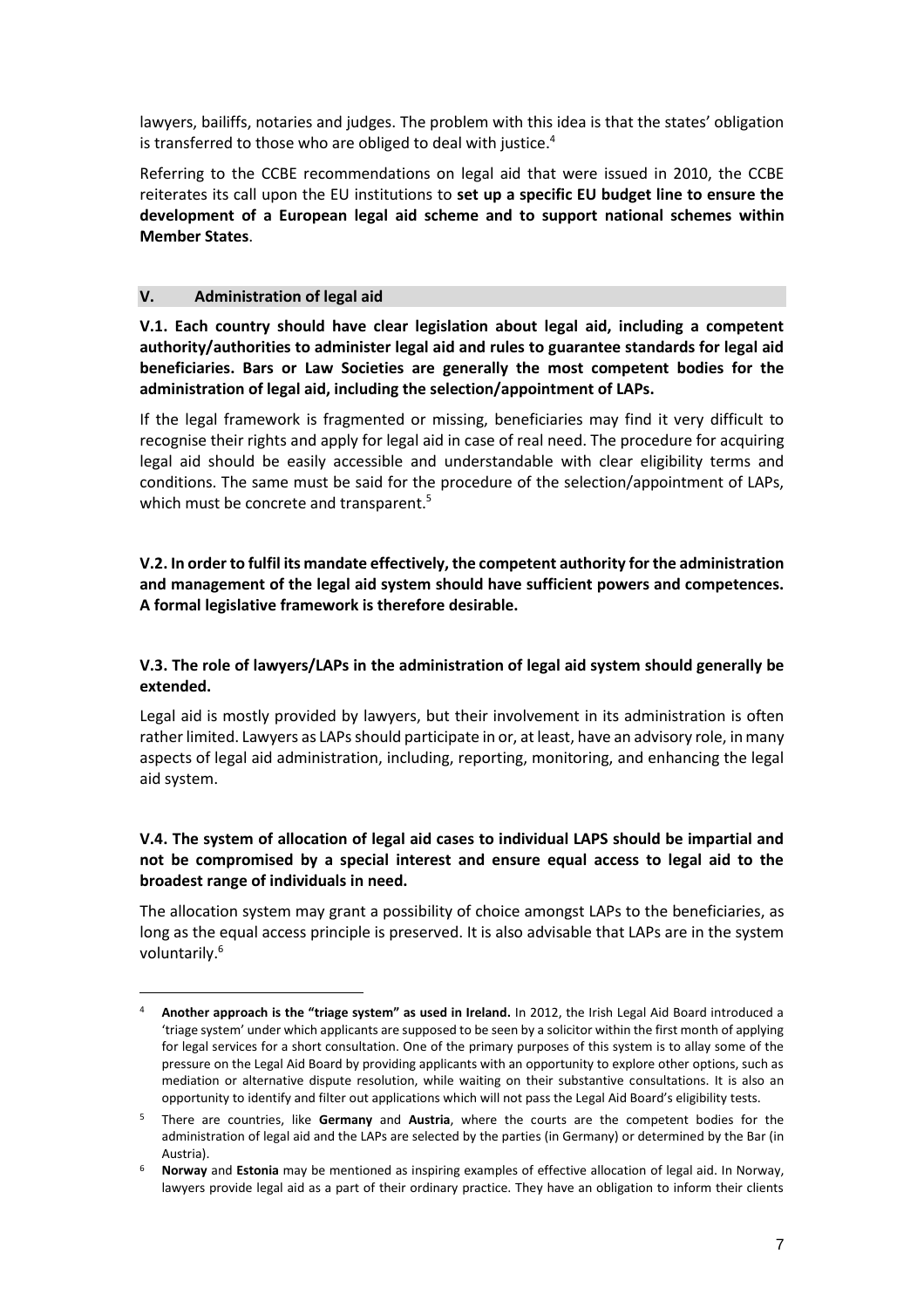#### **V.5. In order to be able to identify and address any possible problems, the legal aid authority should monitor the delivery and quality of legal aid.**

It is advisable to offer the beneficiaries to the option of giving feedback on received services (communicate satisfaction/dissatisfaction).

Regarding legal aid provided by lawyers, such monitoring should be conducted by the relevant Bar or Law Society, rather than any other possible entity responsible for the administration of legal aid. $<sup>7</sup>$ </sup>

#### <span id="page-7-0"></span>**VI. New frontiers and potential of legal aid**

l

**VI.1. Legal aid systems need to be flexible and regularly evaluated taking into consideration new developments and needs. Legal aid must be extended to include fields with special needs.**

Today's societies are facing new challenges, and the demand for legal assistance and support is increasing within new areas and fields of law. Access to justice, particularly through legal aid, must respond to new needs both at an individual and at a social level.

Traditionally, legal aid is mostly applied in judicial proceedings, even if the majority of the Member States confirm its application also in administrative procedures, insolvency procedures, consumer affairs procedures, assistance to minors, as well as in pre-litigation advise.

**Some areas deserve particular attention, such as alternative dispute resolution methods and the requests for assistance put forward by migrants and refugees.** In this respect, it is important to emphasise the need to protect and safeguard the interests of the weaker party.

In relation to ADR processes, legal aid is mostly applied in compulsory or voluntary pre-trial mediation, and partially also in arbitration. However, different processes such as pleabargaining, family mediation, workplace mediation, insolvency management, negotiation, debts management show an expanding request for legal aid which should also be duly taken into account.

Furthermore, the increase of migration all over Europe brings along the need to protect the refugees' and migrants' rights. In view of these developments, it is necessary to foresee and cater for an increasing number of special legal aid applications emanating from migrant and refugee communities.

Finally, Member States should provide legal aid and/or legal assistance in prison, in particular for foreign prisoners to ensure the right to appeal and redress."

about the possibility of applying for free legal aid in cases where it is conceivable that the client is eligible for such assistance. Estonian legal aid operates on a voluntary basis of legal aid providers. The **Estonian** electronic (web-based) database of cases enables registered lawyers to take up cases on a voluntary basis, and appoint lawyers on random basis for such cases, which are not taken up.

<sup>7</sup> **Finland**, for example, uses questionnaires completed by both parties – providers and beneficiaries – in order to monitor quality and gain feedback from both sides. In **Estonia**, "the Bar Association receives information from police, prosecution service, and courts regarding problems with legal aid lawyers, as well as complaints from persons receiving legal aid. This information and complaints are processed according to Bar Association rules, starting disciplinary action when necessary. In **Denmark**, the quality of legal aid service is monitored, and a list of approved legal aid institutions is published every year.